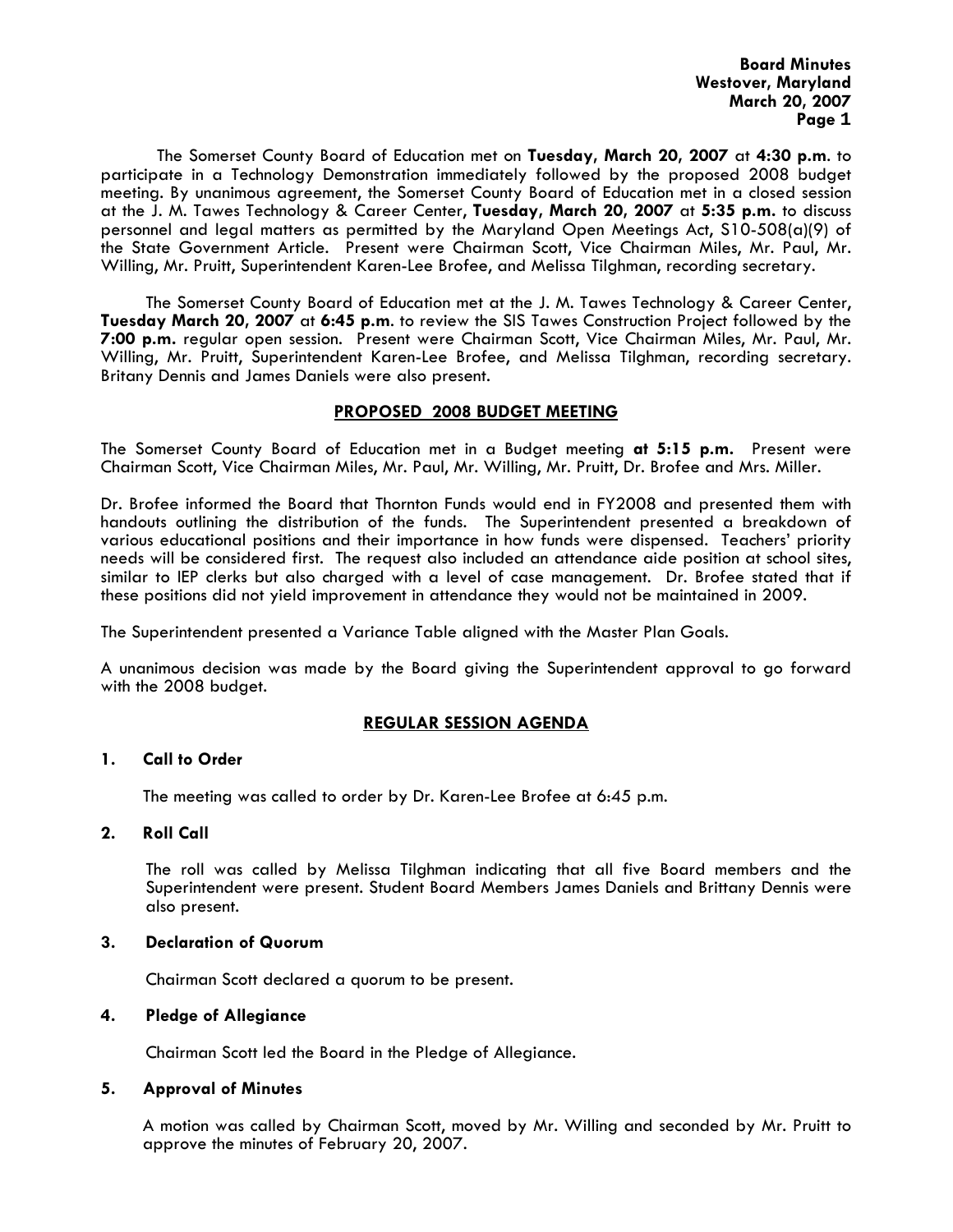# **6. Adoption of Agenda**

 A motion was called by Chairman Scott, moved by Mr. Miles and seconded by Mr. Willing to adopt the amended agenda. The vote was unanimous with all Board members in agreement.

## **7. Public Participation**

Darlene Taylor spoke to the Board members regarding the initiation of the cell phone policy. Ms. Taylor suggested administration use good judgment when confiscating cell phones.

Mr. Thompson and Ms. Kenney were not present.

Michael Nugent reported to the Board that the CAAP program was going well and that they have applied for a new grant in hopes of providing funding for CHS and WHS. Mr. Nugent will provide copies of the grant proposal to the Board. Also Salisbury University will be offering PRAXIS classes and will also begin offering computers for parents.

Pat Carson and Captain Warren spoke with the Board members with concerns regarding the SRO program. Ms. Carson and Captain Warren expressed that the SRO officer at CHS provided a presence that was much appreciated and would like continued support of the SRO program.

## **8. Student Board Members' Report**

James Daniels and Brittany Dennis provided the Board with an informative report on the schools. Britany asked the Board if they could speak with the school principals on providing the student board members with school reporting information. The Superintendent agreed to speak with the principals.

## **9. Somerset 6/7 Intermediate School Report**

Ms. Hopkins provided the Board with an informational school report. Referrals are down allowing teachers time to focus on instruction. A recognition program is held every month to recognize honor students and those students who are struggling. Teachers are also being honored for doing a good job. The sixth grade character education program and the  $7<sup>th</sup>$  grade college prep program are both going well. Professional Development held every Wednesday afternoon is going well. Teachers are taking this time to collaborate with each other for ideas on student improvement. Students will also be trained to prepare them for Technology Advancement in the classroom.

### **10. Family Achievement Seminar**

Dianne Johnson reported to the Board on the outcome of the Gear Up Family Achievement Seminar held at the Ramada Inn for an entire weekend. More parents attended than could be accommodated. Ms. Johnson thanked Dr. Brofee, Billie Dayton, Monique Ward, Terry Drechsler, and Christi Scott for their involvement in helping make this seminar a success.

Carolyn Hass, one of the attending parents, provided an inspirational report to the Board on her experience at the Seminar. Ms. Hass reported that the seminar was both powerful and motivating. She now realizes that parents play an important role in their child's education and parents must also look further than their child's education, but the education of students as a whole in order for children to succeed.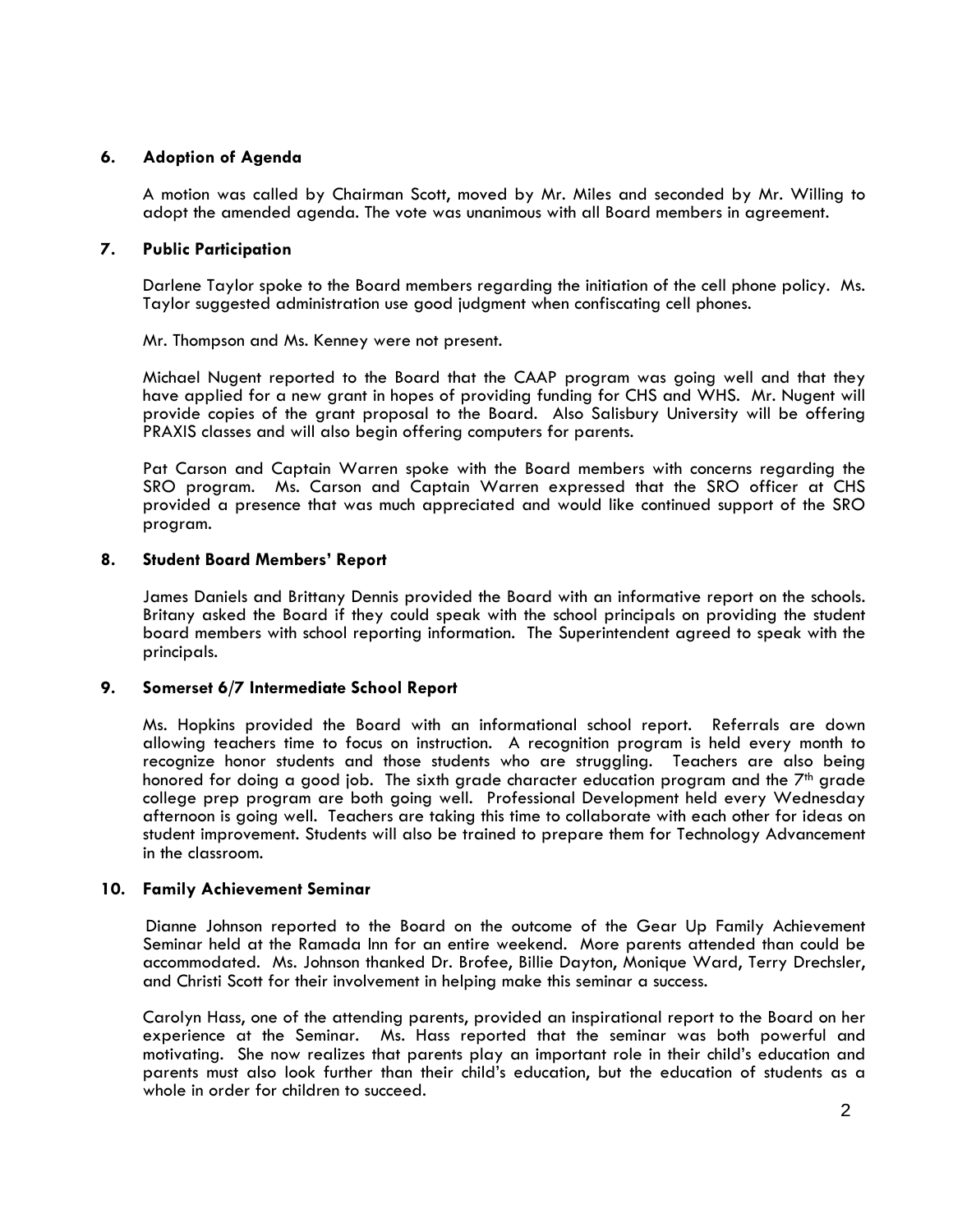## **11. Old Business**

### **A. Facilities and Transportation**

1. Update on Progress of Somerset Intermediate School (presented before Public Participation and after the Adoption of the Agenda.

Mr. Catanzaro provided the Board with an update on the status of the construction of the Somerset Intermediate School. Progress continues to go well.

### **B. Policies**

 1. Upon recommendation by the Superintendent, Mr. Paul moved and Mr. Willing approved policy #600-41, Sexual Offenders Entering School Property. The vote was unanimous. They asked that the record show their reluctance to put this policy in place, but they understand it is mandatory to have a policy dealing with sexral offenders.

### **12. New Business**

### **A. Policies**

1. 800-13, Surveys and Questionnaires

Upon the request of Ms. Carter the Board agreed to review for study policy #800-13 for a vote at next month's Board meeting.

2. 500-25, Guidelines for Alternative Routes to High School Education

Mr. Bloodsworth requested that the Board review and study revised policy #500-25 and seeks approval at the April 17, 2007 Board meeting. Policy has been revised for academics and college prep program students.

### **B. Facilities and Transportation**

1. Bus Driver Substitute Training

A motion was called for by Mr. Miles and seconded by Mr. Paul to approve Mr. Daugherty's request to train Thomas Blount and Barbara Ann Asanovich as substitute bus drivers. All Board members agreed

## **C. Human Resources Report**

1. New Hires, Retirees, and Resignations

A motion was called for by Chairman Scott, moved by Mr. Willing and seconded by Mr. Pruitt to approve Mr. Lawson's Human Resources Report as presented. The vote was unanimous.